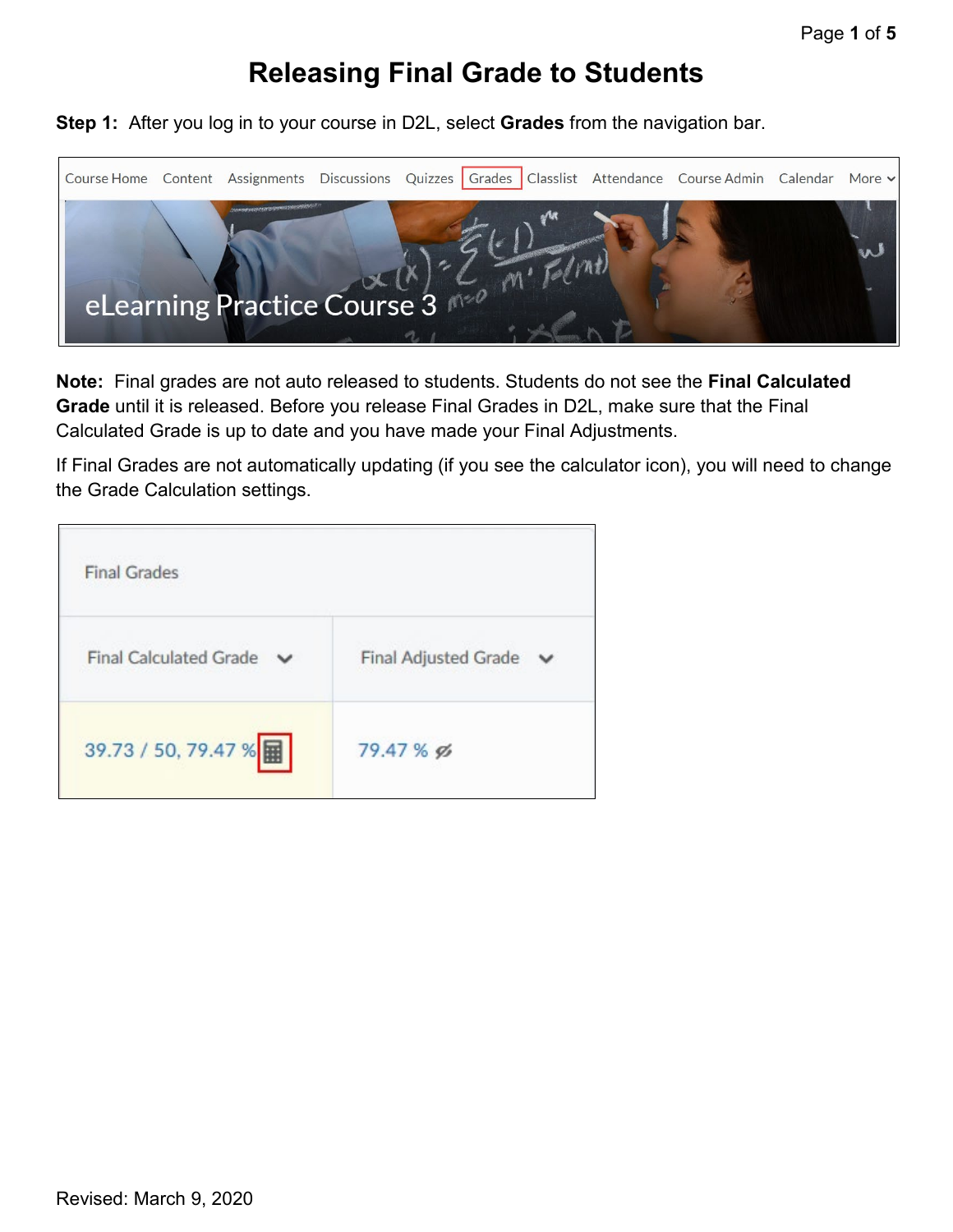**Step 2:** Select **Settings** in the upper right area of the Grades page.

|                        |                          |                          | Settings<br>$\bigcirc$ Help |
|------------------------|--------------------------|--------------------------|-----------------------------|
|                        |                          |                          |                             |
|                        |                          |                          |                             |
|                        |                          |                          |                             |
|                        |                          |                          |                             |
|                        | Assignments $\vee$<br>F. | <b>Final Grades</b>      |                             |
| First Name . Last Name | Subtotal                 | Final Calculated Grade v | Final Adjusted Grade v      |
| <b>ACC Student10</b>   | 18 / 20, 90 %            | 54.5 / 100, 54.5 %       | $-$ % $\%$                  |

**Step 3:** Select **Calculation Options.**

| <b>Calculation Options</b>                                                       |                          |                            |
|----------------------------------------------------------------------------------|--------------------------|----------------------------|
| Personal Display Options                                                         | Org Unit Display Options | <b>Calculation Options</b> |
| <b>Grading System</b>                                                            |                          |                            |
| <b>Grading System</b>                                                            |                          |                            |
| <b>O</b> Weighted <b>⊘</b>                                                       |                          |                            |
| Example:                                                                         |                          |                            |
| Assignments Category (20% of final grade)                                        |                          |                            |
| - Assignment 1 Item (50% of Assignments)                                         |                          |                            |
| - Assignment 2 Item (50% of Assignments)<br>Final Exam Item (80% of final grade) |                          |                            |
|                                                                                  |                          |                            |
| Final Grade: /100%                                                               |                          |                            |
| C Points @                                                                       |                          |                            |
| Example:                                                                         |                          |                            |
| Assignments Category (40 points)                                                 |                          |                            |
| - Assignment 1 Item (20 points)                                                  |                          |                            |
| - Assignment 2 Item (20 points)<br>Final Exam Item (200 points)                  |                          |                            |
|                                                                                  |                          |                            |
| $Final$ $C$ rado: $1910$ nainte                                                  |                          |                            |
| <b>Save</b><br>Close                                                             |                          |                            |
|                                                                                  |                          |                            |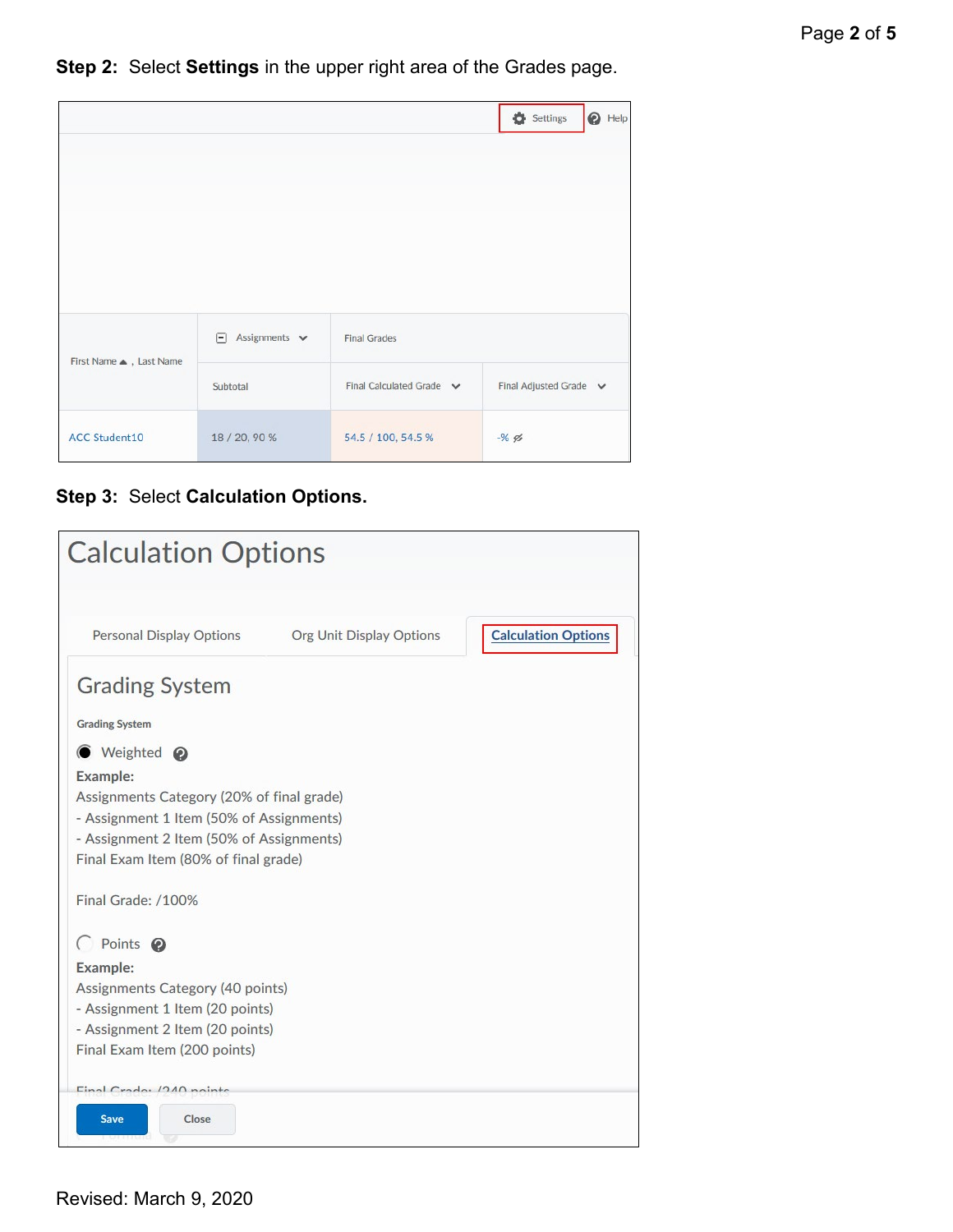**Step 4:** Under the **Grade Calculations** section, select **Automatically keep final grades updated** and select **Save** to complete your changes.

| <b>Final Grade Released</b>                          |
|------------------------------------------------------|
| Release                                              |
| C Calculated Final Grade @<br>Adjusted Final Grade @ |
| Automatically release final grade $\bigcirc$         |
| <b>Grade Calculations</b>                            |
| <b>Ungraded Items</b>                                |
| <b>●</b> Drop ungraded items <b>②</b>                |
| Treat ungraded items as $0 \quad \circledR$          |
| <b>Auto Update</b>                                   |
| Automatically keep final grades updated<br>0         |
| Save<br>Close                                        |

## **Making Final Adjustments and Releasing Final Grades**

**Step 1:** From the **Enter Grades** page, if necessary, scroll over to **Final Calculated Grade**.

| <b>Enter Grades</b> | Manage Grades          | Schemes<br>Setup Wizard           |                     |
|---------------------|------------------------|-----------------------------------|---------------------|
| Import              | <b>Export</b>          | <b>Switch to Spreadsheet View</b> | More Actions V      |
| View By:            | User<br>v              | <b>Apply</b>                      |                     |
| Search For          | Ω                      | <b>Show Search Options</b>        |                     |
|                     | Internal Message       |                                   |                     |
|                     | First Name . Last Name | <b>Final Grades</b>               | $\Box$ Exams $\vee$ |
|                     |                        | Final Calculated Grade v          | Midterm Exam $\sim$ |
| $\sim$              | M ACC Student10        | 54.5 / 100, 54.5 %                | $-/100, -%$         |
| $\mathbf{L}$        | M ACC Student21        | 16 / 50, 32 %                     | 51 / 100, 51 %      |

Revised: March 9, 2020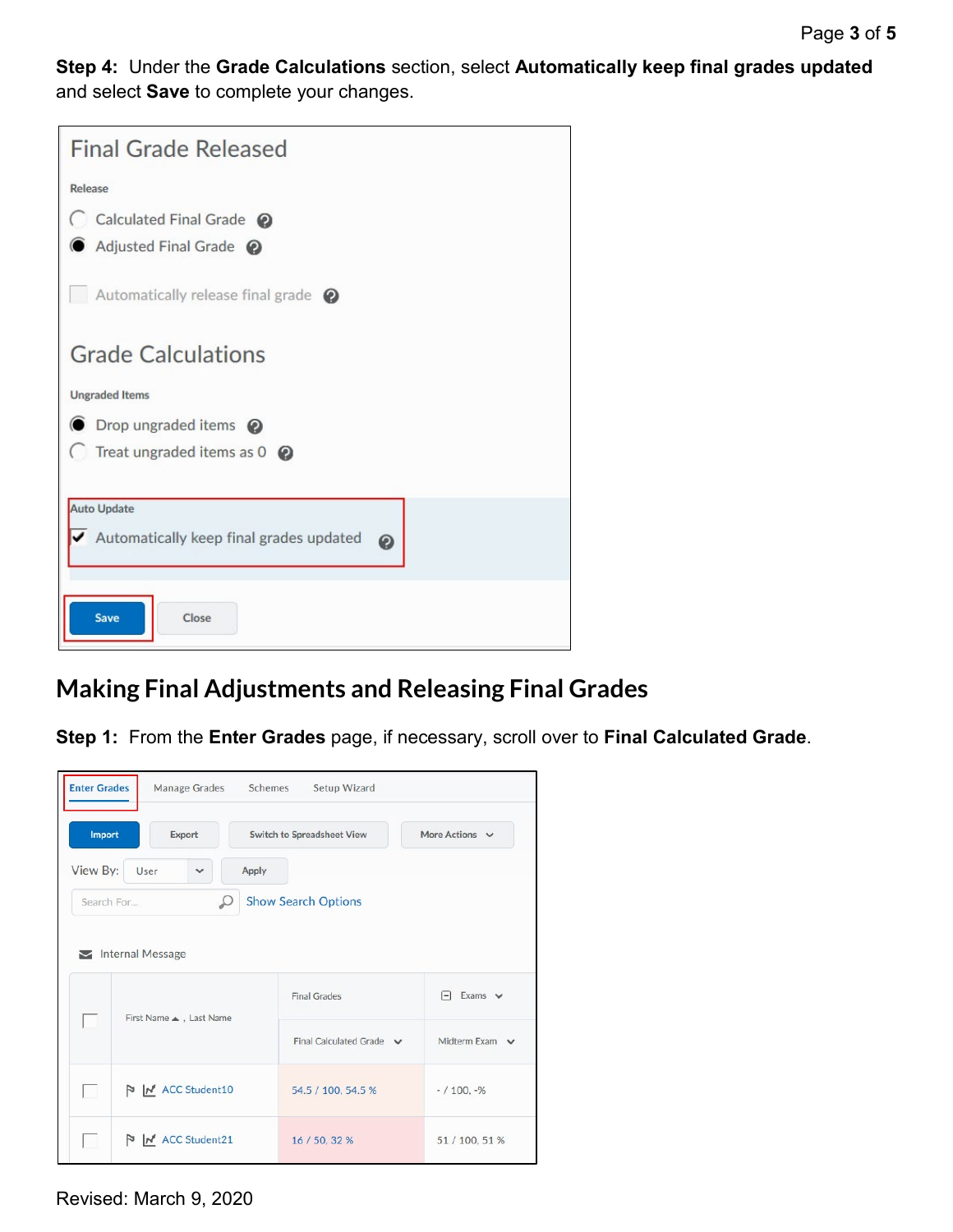**Step 2:** To make final adjustments before releasing the grades, select **Enter Grades** from the **Final Calculated Grade** dropdown menu.

|                        | <b>Final Grades</b>         |            |
|------------------------|-----------------------------|------------|
| Final Calculated Grade | <b>Final Adjusted Grade</b> |            |
| 190 / 350, 5           | Edit                        | $-1 - g_0$ |
| 132/307                | <b>Enter Grades</b>         | $-1 - g_0$ |
| 96/300                 | <b>Statistics</b>           | $-1 - g_0$ |
| 90 / 300, 30 %         | <b>Event Log</b>            | $-1 - g_0$ |

**Step 3:** This will take you to the **Final Grades** page. Transfer the **Final Calculated Grade** to the **Final Adjusted Grade** by using the arrow icons.

| Last Name ▲, First Name                             | <b>Final Calculated Grade</b> |                           | <b>Final Adjusted Grade</b> |  |   | Feedback | Released                               |  |
|-----------------------------------------------------|-------------------------------|---------------------------|-----------------------------|--|---|----------|----------------------------------------|--|
|                                                     | Grade                         | Grade<br>Scheme<br>Scheme |                             |  |   |          |                                        |  |
| $\triangleright$ STUDENT, D2L DEMO $\triangleright$ | 190/350                       | 54.29%                    | 350<br>190                  |  | 囲 | $-$ %    | Thought you deserve                    |  |
| $\triangleright$ Student 10, ACC $\triangleright$   | 132/307                       | 43%                       |                             |  | 匾 | $-$ %    | No feedback provided.<br>$\mathscr{I}$ |  |
| $\triangleright$ Student 21, ACC $\triangleright$   | 96/300                        | 32%                       |                             |  | ⊞ | $-9/6$   | No feedback provided.<br>$\mathscr{L}$ |  |

**Step 4:** Select the top checkbox to select all students' names.

| $ \heartsuit $ |                                                     | <b>Final Calculated Grade</b> |        | <b>Final Adjusted Grade</b>      |        |                                               |          |
|----------------|-----------------------------------------------------|-------------------------------|--------|----------------------------------|--------|-----------------------------------------------|----------|
|                | Last Name ▲, First Name                             | Grade                         | Scheme | Grade                            | Scheme | Feedback                                      | Released |
| $\epsilon$     | $\triangleright$ STUDENT, D2L DEMO $\triangleright$ | 190/350                       | 54.29% | 圛<br>350<br>190<br>$\rightarrow$ | $-$ %  | Thought you deserve                           |          |
| $\sim$         | $\triangleright$ Student 10, ACC $\triangleright$   | 132/307                       | 43%    | ■<br>307<br>132<br>$\rightarrow$ | $-$ %  | No feedback provided.<br>$\mathscr{I}$        |          |
| $\sim$         | $\triangleright$ Student 21, ACC $\triangleright$   | 96/300                        | 32%    | 畐<br>300<br>96                   | $-$ %  | No feedback provided.<br>$\overrightarrow{a}$ |          |